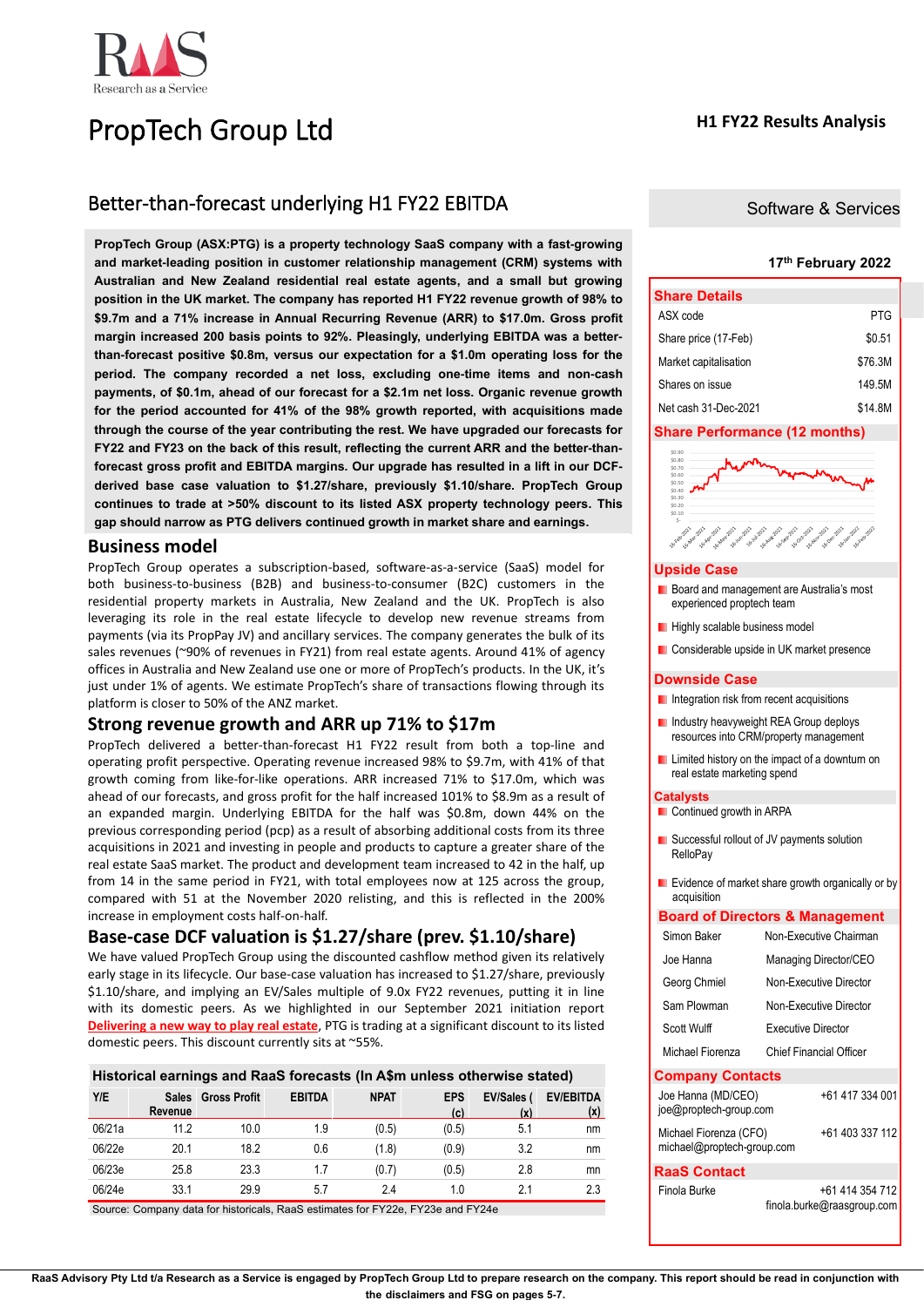

# **Key Points From H1 FY22 Result**

PropTech Group has reported an 82% increase in H1 FY22 recurring revenue to \$8.2m and announced its current ARR is \$17.0m. Total operating revenue for the half was \$9.7m, up 98% and well ahead of our forecast for \$8.2m for the period. Gross profit increased 101% following a 200-basis-point increase in margin to 92%. Operating expenses lifted 156% to \$8.1m, but below our expectations, with the growth chiefly attributable to additional people, in particular employees in the product and technology development team, which increased to 42 from 14 in H1 FY21. Overall, group employees have grown to 125 from 51 at the November 2020 listing. Accelerated investment in sales, marketing and customer success added \$2.4m to the cost base in the half while additional investment in product and technology lifted the cost base by \$1.3m. Underlying EBITDA for the period was a positive \$0.8m, down 44% as a result of the lift in staffing, but well ahead of our forecast for an EBITDA loss of \$1.0m for the period. Underlying NPAT for the half was a loss of \$0.1m versus a net profit of \$0.08m in H1 FY21 and better than our forecast for a net loss of \$2.1m for the half. Reported NPAT for the half was a loss of \$0.5m, up from a loss of \$0.04m in H1 FY21.

| $\blacksquare$             |                |                |         |          |  |  |  |  |  |  |  |
|----------------------------|----------------|----------------|---------|----------|--|--|--|--|--|--|--|
| Six months ending Dec -1   | <b>H1 FY21</b> | <b>H1 FY22</b> | $%$ chg | RaaS fct |  |  |  |  |  |  |  |
| Recurring revenue          | 4.49           | 8.17           | 82%     | 7.38     |  |  |  |  |  |  |  |
| Other operating revenue    | 0.38           | 1.48           | 288%    | 0.84     |  |  |  |  |  |  |  |
| Total operating revenue    | 4.87           | 9.65           | 98%     | 8.22     |  |  |  |  |  |  |  |
| Gross profit               | 4.40           | 8.85           | 101%    | 7.28     |  |  |  |  |  |  |  |
| GP margin (%)              | 90%            | 92%            | 1%      | 89%      |  |  |  |  |  |  |  |
| Other income               | 0.16           | 0.00           | nm      |          |  |  |  |  |  |  |  |
| Operating expenses         | 3.15           | 8.06           | 156%    | 8.32     |  |  |  |  |  |  |  |
| <b>Underlying EBITDA</b>   | 1.41           | 0.79           | (44%)   | (1.05)   |  |  |  |  |  |  |  |
| Underlying EBITDA margin % | 29%            | 8%             | nm      | nm       |  |  |  |  |  |  |  |
| <b>Underlying NPAT</b>     | 0.08           | (0.10)         | nm      | (2.11)   |  |  |  |  |  |  |  |
| Reported NPAT              | (0.035)        | (0.48)         | nm      | (2.11)   |  |  |  |  |  |  |  |
|                            |                |                |         |          |  |  |  |  |  |  |  |

| Exhibit 1: H1 FY22 vs H1 FY21 and RaaS forecast (In A\$m unless otherwise stated) |  |  |
|-----------------------------------------------------------------------------------|--|--|
|-----------------------------------------------------------------------------------|--|--|

Source: Company data, RaaS forecast

As noted in the Q2 FY22 result, Average Revenue Per Agent (ARPA) increased 23% to \$245, which was well ahead of our forecast for \$231, and the number of products per agent account increased to 1.85 from 1.06 at PTG's November 2020 re-listing.

The company also noted that it had signed binding term sheets to act as a distribution partner for Propps, a digital offer management company, and National Property Data, a real estate data group. These agreements could result in PropTech Group earning an equity stake in each company without diluting shareholders.

## **Earnings Adjustments**

We have upgraded our FY22 and FY23 forecasts to reflect the better-than-forecast H1 FY22 result and growth in ARR to \$17m. Our earnings upgrade also reflects the improvement in gross operating margin. We have largely maintained our cost expectations for H2 FY22 and beyond.

| Exhibit 2: Earnings adjustments |          |          |          |          |
|---------------------------------|----------|----------|----------|----------|
| Year ending June 30             | FY22 old | FY22 new | FY23 old | FY23 new |
| Recurring revenue               | 16.42    | 17.25    | 23.06    | 23.10    |
| Other operating revenue         | 1.69     | 2.81     | 1.76     | 2.74     |
| <b>Total operating revenue</b>  | 18.11    | 20.06    | 24.82    | 25.84    |
| Gross profit                    | 16.08    | 18.20    | 22.19    | 23.29    |
| Gross profit margin %           | 89%      | 91%      | 89%      | 90%      |
| Operating expenses              | (17.83)  | (17.34)  | (22.16)  | (21.59)  |
| Underlying EBITDA               | (1.75)   | 0.59     | 0.03     | 1.71     |
| <b>Underlying NPAT</b>          | (3.84)   | (1.81)   | (1.95)   | (0.73)   |
| <b>Underlying EPS</b>           | (2.54)   | (0.87)   | (1.27)   | (0.47)   |
| Course, DeeCostinistic          |          |          |          |          |

**Exhibit 2: Earnings adjustments**

Source: RaaS estimates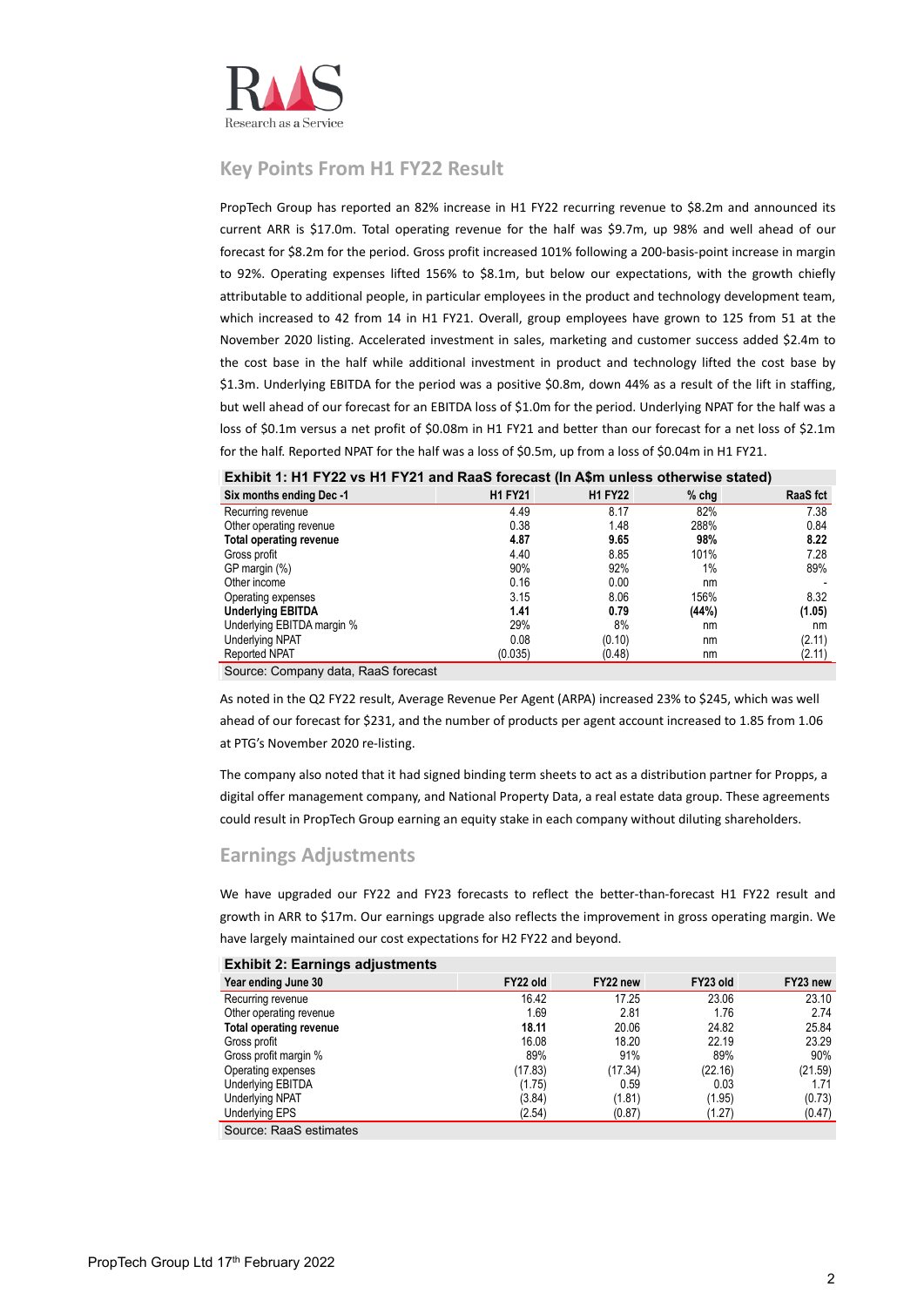

## **Peer Comparison**

As we have previously highlighted, we look to five ASX-listed proptech companies for a peer comparison: Domain Holdings (ASX:DHG), Openn Negotiation (ASX:OPN), REA Group (ASX:REA), RMA Global (ASX:RMY) and Rent.com.au (ASX:RNT).

The peer group median EV/Sales multiple is currently 9.8x trailing and 8.5x forward. Note that the median gross profit margin of the group is 89%, in line with where SaaS businesses should expect to trade. PTG is currently delivering a GP margin of 92%. On a forward EV/Sales basis the median for this group is 8.5x, which is at a substantial premium to PTG's implied EV/Sales multiple on FY22 of 3.2x. Using our revised FY22 sales forecast of \$20.1m, if we were to apply the forward median multiple of 8.5x, we arrive at a **peer group valuation of \$186m or \$1.24/share,** largely in line with our upgraded DCF valuation of \$1.27/share**.**

While REA Group is substantially larger and more mature than the rest of the peer group, we feel it is important to include it in the peer comparison as it is still demonstrating above-GDP growth despite it being in its 26th year of operation.

If we were to exclude REA from this group, the median forward EV/Sales multiple is 7.1x, which is still at a substantial premium to PTG's current EV/Sales multiple. If we were to apply this multiple to our FY22 sales, we arrive at a **peer valuation of \$158m or \$1.05/share.**

|                               | LAINURU. FIUDLECII DEEI GIUUD |            |                   |                          |                          |                           |                           |                 |                             |
|-------------------------------|-------------------------------|------------|-------------------|--------------------------|--------------------------|---------------------------|---------------------------|-----------------|-----------------------------|
| Company name                  | Ticker                        | Market cap | <b>Enterprise</b> | <b>EV/Sales</b><br>(LTM) | <b>EV/Sales</b><br>(fwd) | <b>EV/EBITDA</b><br>(LTM) | <b>EV/EBITDA</b><br>(fwd) | Gross<br>profit | <b>Sales</b><br><b>CAGR</b> |
|                               |                               | (ASM)      | value             |                          |                          |                           |                           |                 |                             |
|                               |                               |            | (ASM)             | X                        | X                        | x                         | X                         | margin          | $(4 \text{ yrs})$           |
| Domain Holdings Australia Ltd | DHG                           | 2.723      | 2.846             | 9.8                      | 8.5                      | 28.3                      | 22.8                      | 92%             | 0.3%                        |
| Openn Negotiation Ltd         | OPN                           | 22         | 22                | 20.8                     | 20.8                     | na                        | na                        | 89%             | na                          |
| <b>REA Group Ltd</b>          | <b>REA</b>                    | 18.310     | 18.637            | 18.5                     | 16.4                     | 34.4                      | 27.0                      | 92%             | 3.8%                        |
| <b>RMA Global Ltd</b>         | <b>RMY</b>                    | 91         | 82                | 7.2                      | 5.7                      | na                        | na                        | 82%             | 11.2%                       |
| Rent.com.au Ltd*              | RNT                           | 24         | 21                | 6.9                      | 5.0                      | na                        | na                        | 75%             | 7.4%                        |
| Median                        |                               |            |                   | 9.8                      | 8.5                      | 31.4                      | 24.9                      | 89%             | 5.6%                        |

# **Exhibit 3: Proptech peer group**

Source: Refinitiv Eikon (Prices at 16 February 2022); \*Rent.com.au is a RaaS client

## **DCF Valuation**

We are of the view that the discounted cashflow valuation methodology is the most appropriate method for valuing PropTech Group given its still early-stage nature. We use a WACC of 12.0% (beta 1.5 and terminal growth rate of 2.2%) which incorporates a 20% risk premium to the broader market. This is appropriate, in our view, given the company was profitable in FY21 and is forecasted to return to profitability in FY23 and beyond after a year of investment to scale the business. Our base-case valuation is \$195.7m or \$1.27/share (previously \$1.10/share), which implies an EV/Sales multiple of 9.0x FY22F.

## **Exhibit 4: Base-case DCF valuation Parameters Outcome** Discount Rate / WACC 12.0% and 12.0% and 12.0% and 12.0% and 12.0% and 12.0% and 12.0% and 12.0% and 12.0% and 12.0% Beta 1.5 Terminal growth rate assumption 2.20% CAGR in free cashflows in valuation 50.7% of the cash of the cash of the cash of the cash of the cash of the cash of the cash of the cash of the cash of the cash of the cash of the cash of the cash of the cash of the cash Sum of PV 76.8 PV of terminal value 104.2 **PV of enterprise (\$m) 181.1** Debt (cash) est at 31-Dec-2021 (\$m) (14.6) Net value – shareholder (\$m) 195.7 No. of shares on issue (estimated at FY22 year-end) 153.9 **NPV \$1.27**  Source: RaaS estimates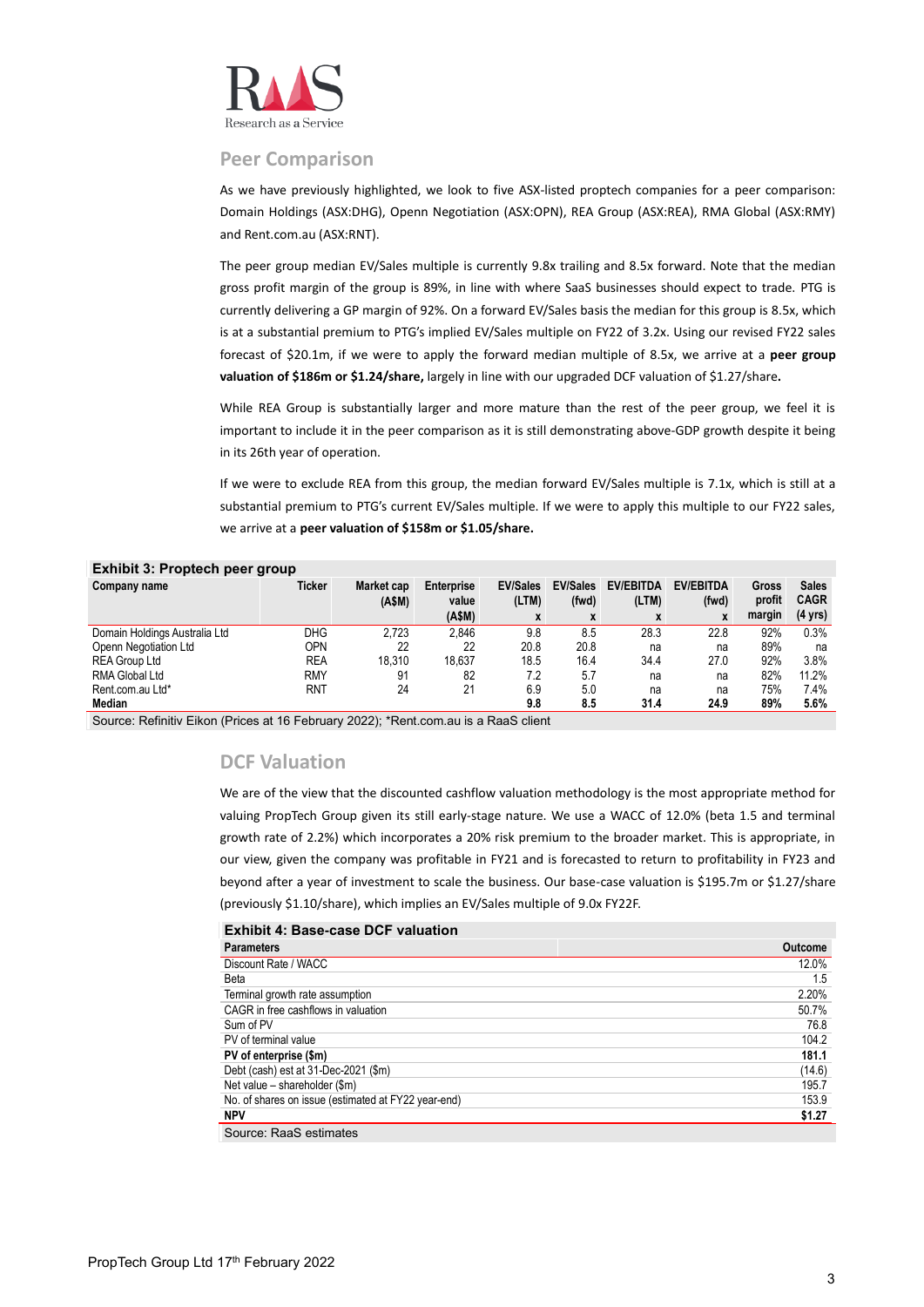

# **Exhibit 5: Financial Summary**

| PropTech Group                                                                      |              |       |                    |       |                    | Share price (17 February 2022)    |              |                |                          |                | A\$            | 0.51                     |
|-------------------------------------------------------------------------------------|--------------|-------|--------------------|-------|--------------------|-----------------------------------|--------------|----------------|--------------------------|----------------|----------------|--------------------------|
| Profit and Loss (A\$m)                                                              |              |       |                    |       |                    | Interim (A\$m)                    | <b>H121A</b> | <b>H221F</b>   | <b>H122A</b>             | <b>H222F</b>   | <b>H123F</b>   | <b>H223F</b>             |
| Y/E 30 June                                                                         | <b>FY20A</b> | FY21F | FY22F              | FY23F | FY24F              | Rev enue                          | 5.0          | 6.6            | 9.7                      | 10.4           | 12.1           | 13.8                     |
|                                                                                     |              |       |                    |       |                    | EBITDA                            | 1.4          | 0.5            | 0.8                      | 0.1            | 0.6            | 1.1                      |
| Sales Revenue                                                                       | 2.9          | 11.2  | 20.1               | 25.8  |                    | 33.1 EBIT                         | 0.2          | (0.5)          | (0.3)                    | (1.1)          | (0.5)          | (0.0)                    |
| <b>Gross Profit</b>                                                                 | 2.6          | 10.0  | 18.2               | 23.3  |                    | 29.9 NPAT (normalised)            | 0.0          | (0.5)          | (0.1)                    | (1.2)          | (0.6)          | (0.1)                    |
| <b>EBITDA</b>                                                                       | 0.5          | 1.9   | 0.6                | 1.7   |                    | 5.7 Minorities                    | $\mathbf{r}$ | $\blacksquare$ | $\overline{\phantom{a}}$ | $\Box$         | $\blacksquare$ | $\overline{\phantom{a}}$ |
|                                                                                     |              |       |                    |       |                    |                                   |              |                |                          |                |                |                          |
| Depn                                                                                | (0.0)        | (0.0) | (0.0)              | (0.0) |                    | (0.1) NPAT (reported)             | (0.0)        | (1.0)          | (0.5)                    | (1.2)          | (0.6)          | (0.1)                    |
| Amort                                                                               | (0.8)        | (2.2) | (2.3)              | (2.2) |                    | (2.0) EPS (normalised)            | 0.01         | (0.47)         | (0.07)                   | (0.80)         | (0.40)         | (0.07)                   |
| EBIT                                                                                | (0.3)        | (0.3) | (1.8)              | (0.5) |                    | 3.6 EPS (reported)                | (0.04)       | (0.95)         | (0.32)                   | (0.79)         | (0.40)         | (0.07)                   |
| Interest                                                                            | (0.0)        | (0.0) | (0.0)              | 0.0   | 0.0                |                                   |              |                |                          |                |                |                          |
| Tax                                                                                 | (0.1)        | (0.2) | 0.3                | 0.0   |                    | (1.0) Operating cash flow         | (0.1)        | 1.3            | 1.7                      | 0.1            | 1.0            | 1.3                      |
| Minorities                                                                          | 0.0          | 0.0   | 0.0                | 0.0   | 0.0                | Free Cash flow                    | (0.1)        | 2.1            | 3.1                      | 1.0            | 1.8            | 2.2                      |
| Equity accounted assoc                                                              | 0.0          | 0.0   | (0.1)              | (0.2) | (0.2)              |                                   |              |                |                          |                |                |                          |
| NPAT pre significant items                                                          | (0.4)        | (0.5) | (1.7)              | (0.7) |                    | 2.4 Divisions                     | <b>H121A</b> | <b>H221F</b>   | <b>H122A</b>             | <b>H222F</b>   | <b>H123F</b>   | <b>H223F</b>             |
|                                                                                     | 0.0          |       |                    | 0.0   |                    | 0.0 SaaS Revenues                 |              | 5.5            | 8.2                      | 9.1            | 10.7           |                          |
| Significant items                                                                   |              | (0.5) | (0.1)              |       |                    |                                   | 4.5          |                |                          |                |                | 12.4                     |
| NPAT (reported)                                                                     | (0.4)        | (1.0) | (1.8)              | (0.7) |                    | 2.4 Other operating revenues      | 0.4          | 0.8            | 1.5                      | 1.3            | 1.4            | 1.4                      |
| Cash flow (A\$m)                                                                    |              |       |                    |       |                    | <b>Total Revenue</b>              | 4.9          | 6.3            | 9.6                      | 10.4           | 12.1           | 13.8                     |
| Y/E 30 June                                                                         | <b>FY20A</b> | FY21F | FY <sub>22</sub> F | FY23F | FY <sub>24</sub> F | COGS                              | (0.5)        | (0.7)          | (0.8)                    | (1.1)          | (1.2)          | (1.3)                    |
| <b>EBITDA</b>                                                                       | 0.5          | 1.9   | 0.6                | 1.7   | 5.7                | <b>Gross Profit</b>               | 4.4          | 5.6            | 8.8                      | 9.4            | 10.9           | 12.4                     |
| Interest                                                                            | 0.0          | (0.0) | 0.0                | 0.0   | 0.0                |                                   |              |                |                          |                |                |                          |
| Tax                                                                                 | (0.0)        | (0.3) | 0.1                | 0.0   |                    | $(1.0)$ Employment                | (1.9)        | (4.6)          | (5.6)                    | (6.7)          | (7.5)          | (8.5)                    |
|                                                                                     |              |       |                    |       |                    |                                   |              |                |                          |                |                |                          |
| Working capital changes                                                             | 1.0          | (0.5) | 1.1                | 0.6   |                    | 0.2 Selling, General, Admin Costs | (1.3)        | (0.6)          | (2.5)                    | (2.6)          | (2.7)          | (2.9)                    |
| Operating cash flow                                                                 | 1.5          | 1.1   | 1.8                | 2.3   | 4.9                | Other costs                       | 0.0          | (0.2)          | 0.0                      | 0.0            | 0.0            | 0.0                      |
| Mtce capex                                                                          | (0.0)        | (0.1) | (0.2)              | (0.2) | (0.2)              |                                   |              |                |                          |                |                |                          |
| Free cash flow                                                                      | 1.5          | 1.0   | 1.6                | 2.1   |                    | 4.7 EBITDA                        | 1.4          | 0.5            | 0.8                      | 0.1            | 0.6            | 1.1                      |
| Growth capex                                                                        | 0.0          | (0.7) | (2.2)              | (1.5) | (1.5)              |                                   |              |                |                          |                |                |                          |
| Acquisitions/Disposals                                                              | (4.9)        | (5.8) | (7.3)              | (7.5) |                    | 0.0 Margins, Leverage, Returns    |              | <b>FY20A</b>   | <b>FY21F</b>             | <b>FY22F</b>   | FY23F          | FY24F                    |
| Other                                                                               | $0.0\,$      | (0.2) | (0.1)              | 0.0   |                    | 0.0 EBITDA                        |              | 18.2%          | 17.2%                    | 2.9%           | 6.6%           | 17.2%                    |
|                                                                                     |              |       |                    |       |                    |                                   |              |                |                          |                |                |                          |
| Cash flow pre financing                                                             | (3.4)        | (5.7) | (7.9)              | (6.9) |                    | 3.2 EBIT                          |              | $(10.6\%)$     | $(2.6\%$ )               | $(9.1\%)$      | $(2.1\%)$      | 10.8%                    |
| Equity                                                                              | 6.0          | 10.6  | 15.5               | 0.0   |                    | 0.0 NPAT pre significant items    |              | $(13.4\%)$     | $(4.1\%)$                | $(8.5\%)$      | (2.8% )        | 7.3%                     |
| Debt                                                                                | $0.0\,$      | 0.0   | 0.0                | 0.0   |                    | 0.0 Net Debt (Cash)               |              | 2.5            | 6.6                      | 13.3           | 6.4            | 9.6                      |
| Dividends paid                                                                      | 0.0          | 0.0   | 0.0                | 0.0   |                    | 0.0 Net debt/EBITDA (x)           | (x)          | 4.8            | 3.4                      | 22.7           | 3.8            | 1.7                      |
| Net cash flow for year                                                              | 2.5          | 4.9   | 7.6                | (6.9) |                    | 3.2 ND/ND+Equity (%)              | $(\% )$      | $(18.6\%)$     | $(29.5\%)$               | $(40.4%$ )     | (16.4%)        | (25.0%                   |
| Balance sheet (A\$m)                                                                |              |       |                    |       |                    | EBIT interest cover (x)           | (x)          | n/a            | n/a                      | n/a            | n/a            | 0.0                      |
| Y/E 30 June                                                                         | <b>FY20A</b> | FY21F | FY22F              | FY23F | FY24F ROA          |                                   |              |                | (0.9% )                  | (3.7%)         | (0.9% )        | 6.4%                     |
| Cash                                                                                |              | 6.6   | 13.3               | 6.4   |                    | 9.6 ROE                           |              |                |                          |                |                | 5.1%                     |
|                                                                                     | 2.5          |       |                    |       |                    |                                   |              |                | $(4.5%$ )                | $(4.8\%)$      | $(1.6\%)$      |                          |
| Accounts receivable                                                                 | 0.2          | 0.5   | 1.1                | 1.4   |                    | 1.8 ROIC                          |              |                | $(2.6\%)$                | $(11.7\%)$     | (3.2%)         | 28.7%                    |
| Inventory                                                                           | $0.0\,$      | 0.0   | 0.0                | 0.0   |                    | 0.0 NTA (per share)               |              | n/a            | n/a                      | 0.01           | 0.01           | 0.03                     |
| Other current assets                                                                | 0.2          | 0.8   | 1.2                | 1.2   |                    | 1.2 Working capital               |              | (0.9)          | (2.1)                    | (2.4)          | (3.0)          | (3.2)                    |
| Total current assets                                                                | 2.8          | 8.0   | 15.7               | 9.1   |                    | 12.7 WC/Sales (%)                 |              | (30.3%)        | $(19.1\%)$               | $(12.1\%)$     | (11.7%         | (9.7%                    |
| PPE                                                                                 | 0.0          | 0.4   | 0.3                | 0.5   |                    | 0.6 Revenue growth                |              | 167.2%         | 290.6%                   | 79.5%          | 28.8%          | 28.2%                    |
| Intangibles and Goodwill                                                            | 24.5         | 29.4  | 44.6               | 43.9  |                    | 43.4 EBIT growth pa               |              | n/a            | n/a                      | n/a            | n/a            | -769%                    |
|                                                                                     | 0.0          | 0.0   | 0.0                |       |                    | $(0.4)$ Pricing                   |              | <b>FY20A</b>   | <b>FY21F</b>             | FY22F          | FY23F          | FY24F                    |
| Investments                                                                         |              |       |                    | (0.2) |                    |                                   |              |                |                          |                |                |                          |
| Deferred tax asset                                                                  | 0.6          | 0.4   | 0.2                | 0.2   |                    | 0.2 No of shares (y/e)            | (m)          | 233            | 124                      | 152            | 154            | 154                      |
| Other non current assets                                                            | 0.0          | 0.0   | 0.8                | 0.8   |                    | 0.8 Weighted Av Dil Shares        | (m)          | 53             | 124                      | 153            | 154            | 154                      |
| Total non current assets                                                            | 25.1         | 30.2  | 45.9               | 45.2  | 44.6               |                                   |              |                |                          |                |                |                          |
| <b>Total Assets</b>                                                                 | 27.9         | 38.2  | 61.6               | 54.3  |                    | 57.3 EPS Reported                 | cps          | (0.7)          | (1.0)                    | (1.1)          | (0.5)          | 1.0                      |
| Accounts pay able                                                                   | 1.0          | 2.7   | 3.5                | 4.4   |                    | 5.0 EPS Normalised/Diluted        | cps          | (0.7)          | (0.5)                    | (0.9)          | (0.5)          | 1.0                      |
| Short term debt                                                                     | 0.0          | 0.0   | 0.0                | 0.0   |                    | 0.0 EPS growth (norm/dil)         |              | n/a            | nm                       | n/a            | nm             | $-313%$                  |
| Tax payable                                                                         | 0.1          | 0.0   | 0.0                | 0.0   |                    | $0.0$ DPS                         |              |                |                          |                |                | $\overline{a}$           |
|                                                                                     |              |       |                    |       |                    |                                   | cps          |                |                          |                |                |                          |
| Other current liabilities                                                           | 6.2          | 4.2   | 9.3                | 9.3   |                    | 9.3 DPS Growth                    |              | n/a            | n/a                      | n/a            | n/a            | n/a                      |
| Total current liabilities                                                           | 7.3          | 6.9   | 12.8               | 13.7  |                    | 14.3 Dividend yield               |              | 0.0%           | 0.0%                     | 0.0%           | 0.0%           | 0.0%                     |
| Long term debt                                                                      | 0.0          | 0.0   | 0.0                | 0.0   |                    | 0.0 Dividend imputation           |              | 30             | 30                       | 30             | 30             | 30                       |
| Other non current liabs                                                             | 4.8          | 2.4   | 2.5                | (5.0) |                    | $(5.0)$ PE $(x)$                  |              | $\overline{a}$ | $\overline{a}$           | $\overline{a}$ | ÷,             | 50.6                     |
| Total long term liabilities                                                         | 4.8          | 2.4   | 2.5                | (5.0) |                    | $(5.0)$ PE market                 |              | 18.0           | 18.0                     | 18.0           | 18.0           | 18.0                     |
| <b>Total Liabilities</b>                                                            | 12.1         | 9.2   | 15.3               | 8.7   |                    | 9.3 Premium/(discount)            |              | nm             | nm                       | nm             | $(100.0\% )$   | 181.0%                   |
|                                                                                     | 15.8         | 28.9  | 46.3               | 45.6  |                    | 48.0 EV/EBITDA                    |              | nm             | 29.3                     |                | 42.2           | 12.1                     |
|                                                                                     |              |       |                    |       |                    |                                   |              |                |                          | nm             |                |                          |
|                                                                                     |              |       |                    |       |                    | FCF/Share                         | cps          | 0.7            | 1.0                      | 1.3            | 1.6            | 3.3                      |
|                                                                                     |              | 30.3  | 49.2               | 49.2  |                    | 49.2 Price/FCF share              |              | 77.5           | 49.9                     | nm             | 31.0           | 15.4                     |
|                                                                                     | 16.2         |       |                    |       | (1.4)              |                                   |              | 1.3%           | 2.0%                     | 2.5%           | 3.2%           | 6.5%                     |
|                                                                                     | (0.4)        | (1.4) | (3.1)              | (3.8) |                    | Free Cash flow Yield              |              |                |                          |                |                |                          |
| <b>Net Assets</b><br>Share capital<br>Accumulated profits/losses<br><b>Reserves</b> | 0.0          | 0.0   | 0.2                | 0.2   | 0.2                |                                   |              |                |                          |                |                |                          |
| Minorities                                                                          | 0.0          | 0.0   | 0.0                | 0.0   | 0.0                |                                   |              |                |                          |                |                |                          |

Source: Company data, RaaS estimates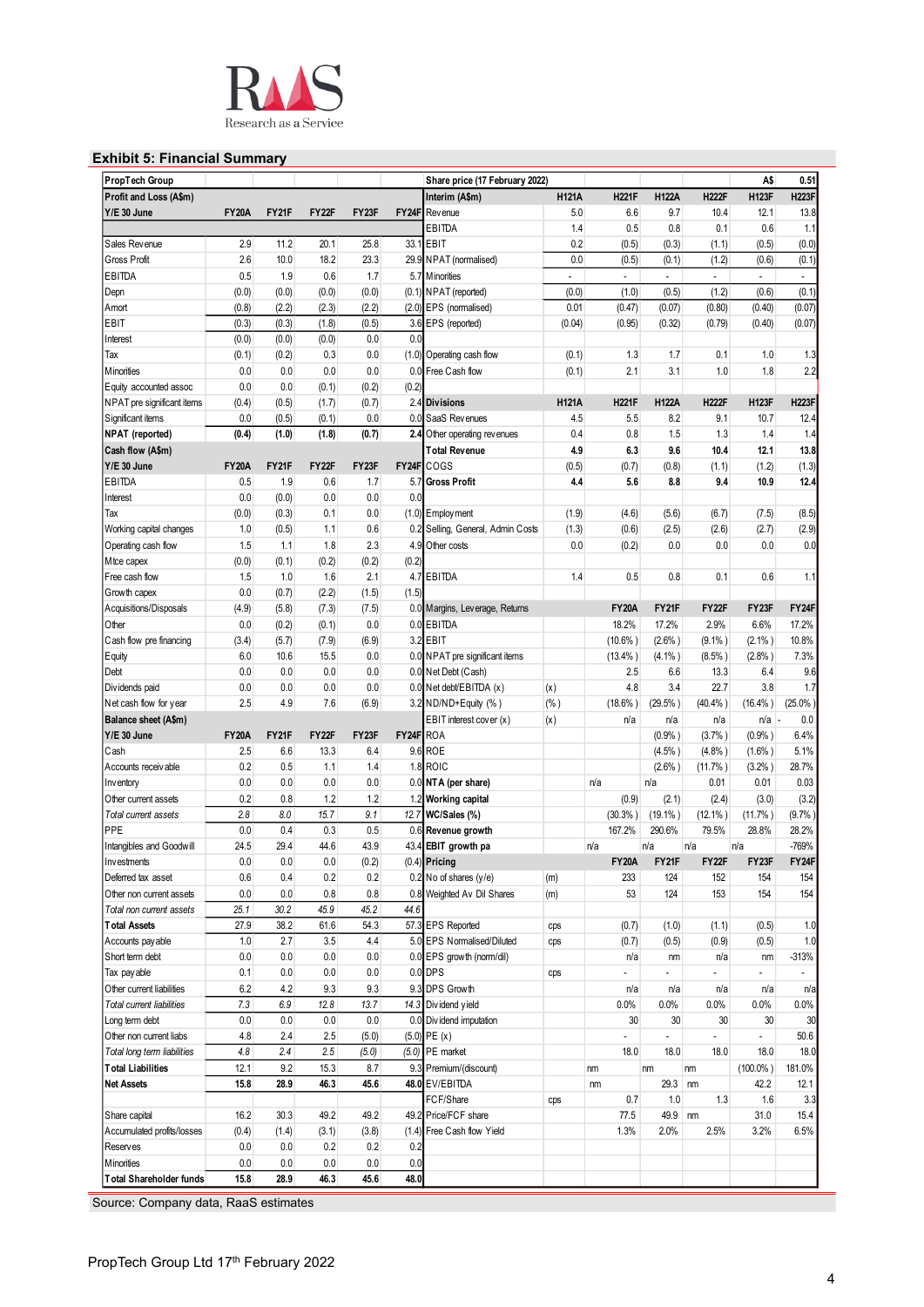

# FINANCIAL SERVICES GUIDE

# **RaaS Advisory Pty Ltd ABN 99 614 783 363 Corporate Authorised Representative, number 1248415**

**of**

**BR SECURITIES AUSTRALIA PTY LTD ABN 92 168 734 530 AFSL 456663**

**Effective Date: 6 th May 2021**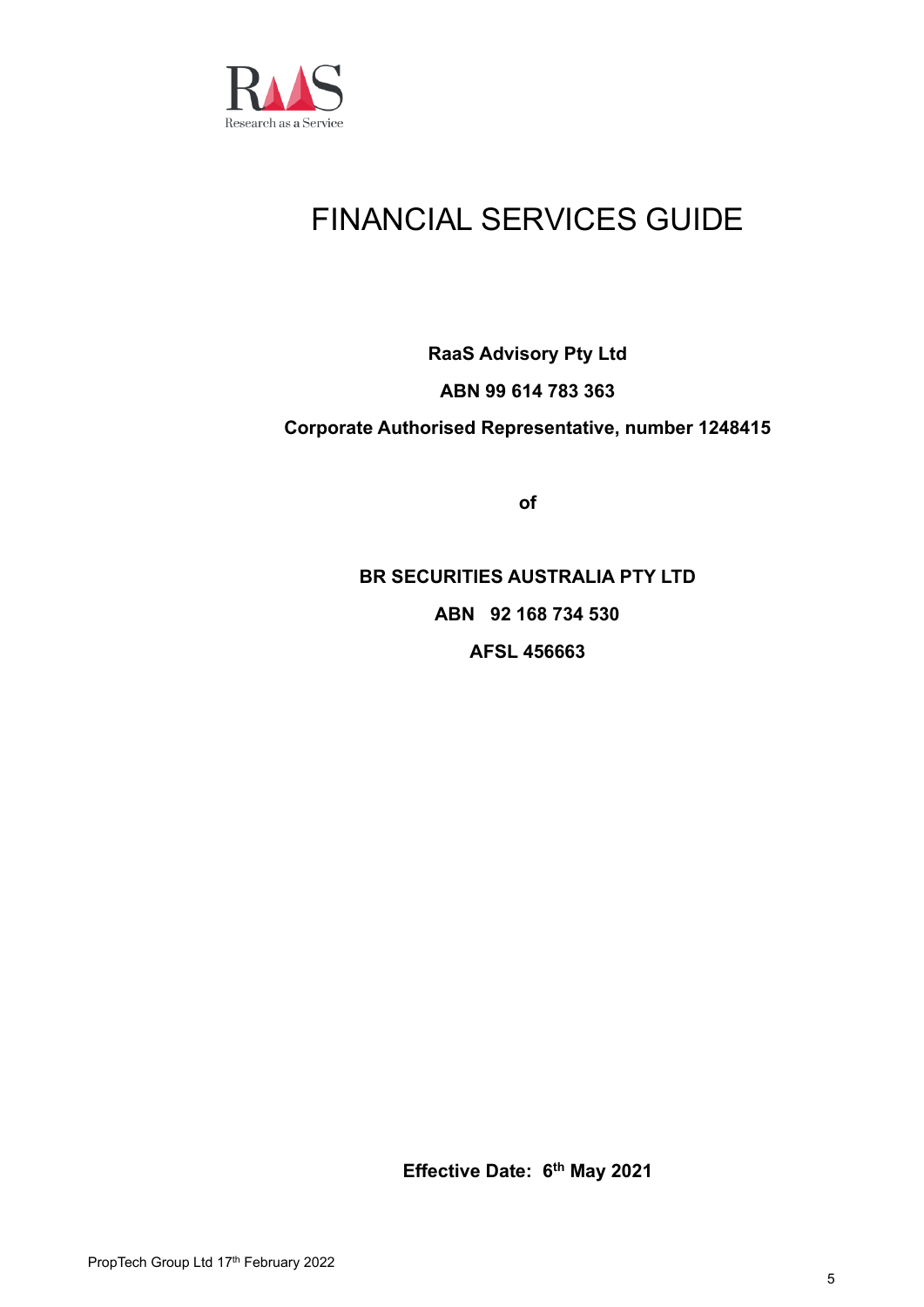

#### **About Us**

BR Securities Australia Pty Ltd (BR) is the holder of Australian Financial Services License ("AFSL") number 456663. RaaS Advisory Pty Ltd (RaaS) is an Authorised Representative (number 1248415) of BR.

This Financial Service Guide (FSG) is designed to assist you in deciding whether to use RaaS's services and includes such things as

- who we are
- our services
- how we transact with you
- how we are paid, and
- complaint processes

Contact Details, BR and RaaS

BR Head Office: Suite 5GB, Level 5, 33 Queen Street, Brisbane, QLD, 4000

RaaS. 20 Halls Road Arcadia, NSW 2159

P: +61 414 354712

E: finola.burke@raasgroup.com

RaaS is the entity providing the authorised AFSL services to you as a retail or wholesale client.

### **What Financial Services are we authorised to provide?** RaaS is authorised

- to provide general advice to retail and wholesale clients in relation to
- **Securities**
- deal on behalf of retail and wholesale clients in relation to **Securities**

The distribution of this FSG by RaaS is authorized by BR.

#### **Our general advice service**

Please note that any advice given by RaaS is general advice, as the information or advice given will not take into account your particular objectives, financial situation or needs. You should, before acting on the advice, consider the appropriateness of the advice, having regard to your objectives, financial situation and needs. If our advice relates to the acquisition, or possible acquisition, of a particular financial product you should read any relevant Prospectus, Product Disclosure Statement or like instrument. As we only provide general advice we will not be providing a Statement of Advice. We will provide you with recommendations on securities

#### **Our dealing service**

RaaS can arrange for you to invest in securities issued under a prospectus by firstly sending you the offer document and then assisting you fill out the application from if needed.

#### **How are we paid?**

RaaS earns fees for producing research reports. Sometimes these fees are from companies for producing research reports and/or a financial model. When the fee is derived from a company, this is clearly highlighted on the front page of the report and in the disclaimers and disclosures section of the report.

We may also receive a fee for our dealing service, from the company issuing the securities.

#### **Associations and Relationships**

BR, RaaS, its directors and related parties have no associations or relationships with any product issuers other than when advising retail clients to invest in managed funds when the managers of these funds may also be clients of BR. RaaS's representatives may from time to time deal in or otherwise have a financial interest in financial products recommended to you but any material ownership will be disclosed to you when relevant advice is provided.

#### **Complaints**

If you have a complaint about our service you should contact your representative and tell them about your complaint. The representative will follow BR's internal dispute resolution policy, which includes sending you a copy of the policy when required to. If you aren't satisfied with an outcome, you may contact AFCA, see below. BR is a member of the Australian Financial Complaints Authority (AFCA). AFCA provide fair and independent financial services complaint resolution that is free to consumers.

Website[: www.afca.org.au;](http://www.afca.org.au/) Email: [info@afca.org.au;](mailto:info@afca.org.au) Telephone: 1800931678 (free call)

In writing to: Australian Financial Complaints Authority, GPO Box 3, Melbourne, VIC, 3001.

#### **Professional Indemnity Insurance**

BR has in place Professional Indemnity Insurance which satisfies the requirements for compensation under s912B of the Corporations Act and that covers our authorized representatives.